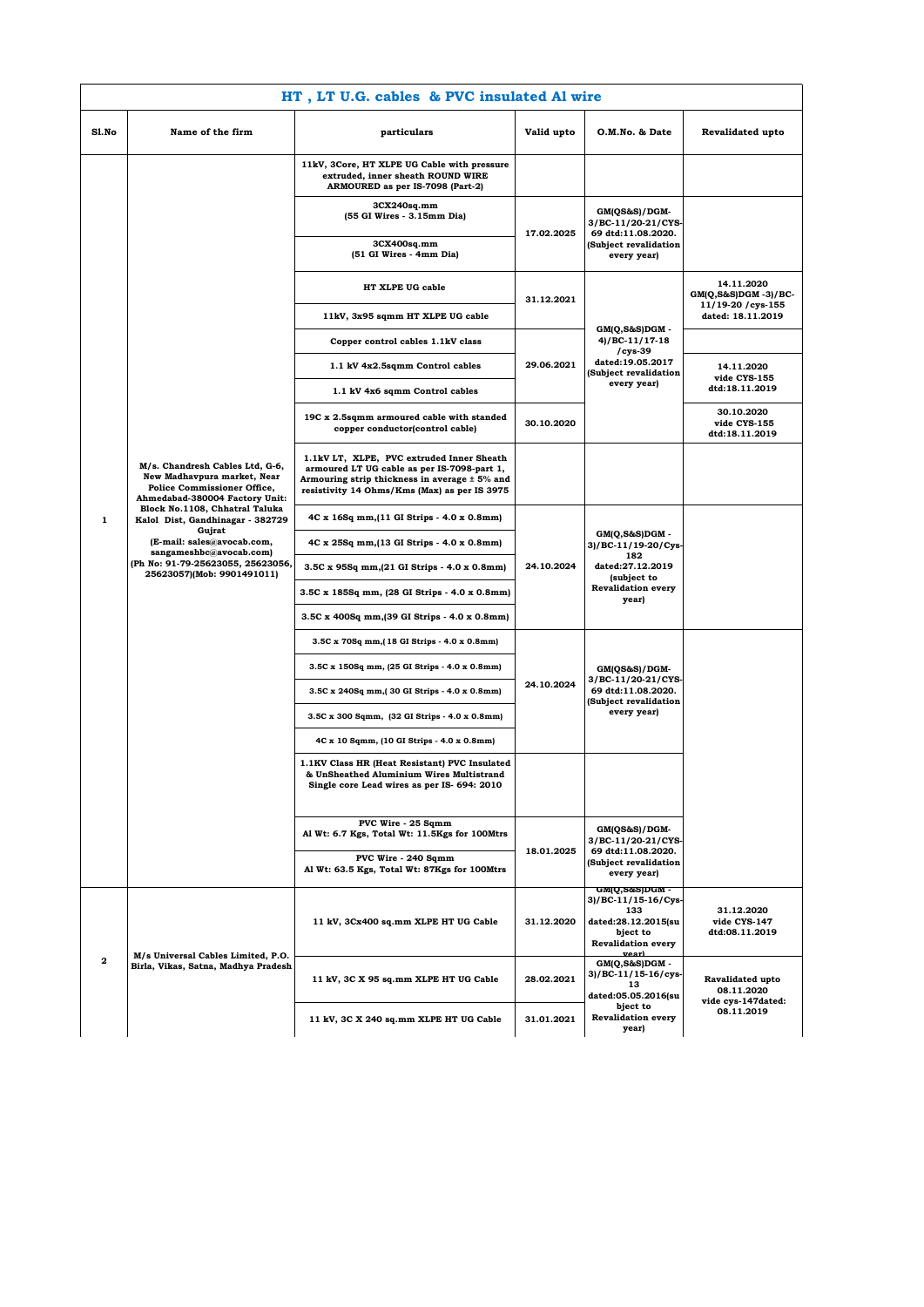|                                                                                                                                                                                           |                                                                  | PVC insulated, Unsheathed Aluminium wires,<br>single core multistrand, LT Lead wire, 1.1kV<br>class,                                                                                                            |                          |                                                                                                          | BESCOM/GM(QS&S)/DGM<br>(Ele)-3/BC-11/19-20/CYS-<br>90 dtd:16.08.2019      |
|-------------------------------------------------------------------------------------------------------------------------------------------------------------------------------------------|------------------------------------------------------------------|-----------------------------------------------------------------------------------------------------------------------------------------------------------------------------------------------------------------|--------------------------|----------------------------------------------------------------------------------------------------------|---------------------------------------------------------------------------|
|                                                                                                                                                                                           |                                                                  | 1C x 95 Sq. mm                                                                                                                                                                                                  | 08.03.2021               |                                                                                                          |                                                                           |
|                                                                                                                                                                                           |                                                                  | 1C x 120 Sq. mm                                                                                                                                                                                                 | 08.03.2021               |                                                                                                          | 14.08.2020                                                                |
|                                                                                                                                                                                           |                                                                  | 1C x 185 Sq. mm                                                                                                                                                                                                 | 09.03.2021               |                                                                                                          |                                                                           |
|                                                                                                                                                                                           |                                                                  | 1C x 240 Sq. mm                                                                                                                                                                                                 | 09.03.2021               |                                                                                                          |                                                                           |
|                                                                                                                                                                                           |                                                                  | LT XLPE, Copper/Aluminium UG cable<br><i>(armoured)</i>                                                                                                                                                         |                          |                                                                                                          |                                                                           |
|                                                                                                                                                                                           |                                                                  | 3C x 2.5 Sq. mm                                                                                                                                                                                                 | 07.03.2021               |                                                                                                          |                                                                           |
|                                                                                                                                                                                           |                                                                  | 4C x 10 Sq.mm                                                                                                                                                                                                   | 07.03.2021               | GM(Q,S&S)DGM -                                                                                           |                                                                           |
|                                                                                                                                                                                           |                                                                  | 3.5C x 50 Sq. mm                                                                                                                                                                                                | 30.04.2021               | 4)/BC-11/16-17/cys-<br><b>27 dated:03.06.2016</b>                                                        |                                                                           |
|                                                                                                                                                                                           |                                                                  | 3.5C x 95 Sq. mm                                                                                                                                                                                                | 30.04.2021               | (subject to<br>revalidation every                                                                        | 14.08.2020                                                                |
|                                                                                                                                                                                           |                                                                  | 3.5C x 185Sq.mm                                                                                                                                                                                                 | 27.02.2021<br>30.04.2021 | year)                                                                                                    |                                                                           |
|                                                                                                                                                                                           |                                                                  | 3.5C x 240 Sq.mm<br>4C x 16 Sq.mm                                                                                                                                                                               | 30.04.2021               |                                                                                                          |                                                                           |
|                                                                                                                                                                                           |                                                                  | LT PVC AL UG Cable (Armoured)                                                                                                                                                                                   |                          |                                                                                                          |                                                                           |
|                                                                                                                                                                                           |                                                                  | 3.5C x 50 Sq. mm                                                                                                                                                                                                | 29.04.2021               |                                                                                                          |                                                                           |
|                                                                                                                                                                                           |                                                                  | 4C x 16 Sq.mm                                                                                                                                                                                                   | 30.04.2021               |                                                                                                          | 14.08.2020                                                                |
|                                                                                                                                                                                           | M/s SBEE Cables (India), Ltd,<br>No:29, J.C.W Industrial esteate | 4Cx 95 Sq. mm                                                                                                                                                                                                   | 31.08.2020               |                                                                                                          | 31.08.2020                                                                |
| з                                                                                                                                                                                         | Kanakapura Road, B'lore-64 (Ph No:<br>080-26662172, 26860166)    | 4C x 400 Sq. mm                                                                                                                                                                                                 | 01.05.2020               |                                                                                                          | 01.05.2020                                                                |
|                                                                                                                                                                                           |                                                                  | Copper Control Cable<br>4C x 2.5 Sq. mm                                                                                                                                                                         | 12.05.2020               |                                                                                                          | 12.05.2020                                                                |
|                                                                                                                                                                                           |                                                                  | 4C x 6.0 Sq. mm                                                                                                                                                                                                 | 12.05.2020               |                                                                                                          | 12.05.2020                                                                |
|                                                                                                                                                                                           |                                                                  | 19C x 2.5 Sq.mm                                                                                                                                                                                                 | 12.01.2020               |                                                                                                          | 12.01.2020                                                                |
|                                                                                                                                                                                           |                                                                  | 11kV, 3Core, HT XLPE UG Cable with pressure<br>extruded, inner sheath ROUND WIRE<br>ARMOURED as per IS-7098 (Part-2)                                                                                            |                          | GM(Q,S&S)DGM -                                                                                           | 19.12.2022                                                                |
|                                                                                                                                                                                           |                                                                  | 3CX95sq.mm<br>(54 GI Wires - 2.5mm Dia)                                                                                                                                                                         | 19.08.2024               | 3)/BC-11/19-20/cys-<br>95 dated:23.08.2019<br>(subject to                                                | $GM(Q, S&S)DGM -3)/BC$<br>11/20-21/cys-193<br>dated:21.12.2020            |
|                                                                                                                                                                                           |                                                                  | 3CX240sqmm<br>(55 GI Wires - 3.15mm Dia)                                                                                                                                                                        |                          | revalidation every<br>year)                                                                              |                                                                           |
|                                                                                                                                                                                           |                                                                  | 3CX400sqmm<br>(51 GI Wires - 4mm Dia)                                                                                                                                                                           |                          |                                                                                                          |                                                                           |
|                                                                                                                                                                                           |                                                                  | 1.1kV class HR (Heat Resistant) PVC Insulated<br>& Unsheathed Aluminium wires multistrand<br>single core lead wire as per IS-694:2010                                                                           |                          |                                                                                                          |                                                                           |
|                                                                                                                                                                                           |                                                                  | PVC Wire - 16 Sqmm<br>Al Wt: 4.2 Kgs, Total Wt: 7.5Kgs for 100Mtrs                                                                                                                                              | 13.01.2025               | GM(Q,S&S)DGM -<br>3)/BC-11/19-20/cys-<br>204<br>dated:03.02.2020                                         |                                                                           |
|                                                                                                                                                                                           |                                                                  | PVC Wire - 25 Sqmm<br>Al Wt: 6.7 Kgs, Total Wt: 11.5Kgs for 100Mtrs                                                                                                                                             |                          | (subject to<br>revalidation every<br>year)                                                               |                                                                           |
|                                                                                                                                                                                           |                                                                  | 11kV 3C x 95 sq. mm. HT XLPE UG cable                                                                                                                                                                           | 31.08.2025               | GM(Q,S&S)DGM -<br>3/BC-11/20-21/CYS-<br>153 dtd:02.11.2020                                               |                                                                           |
|                                                                                                                                                                                           |                                                                  | 11kV 3x240 sq. mm HT XLPE UG cable                                                                                                                                                                              |                          | (Subject revalidation<br>every year)                                                                     |                                                                           |
|                                                                                                                                                                                           |                                                                  | 11kV 3C x 400 sq. mm. HT XLPE UG cable                                                                                                                                                                          | 02.01.2022               | GM(Q,S&S)DGM -<br>4)/BC-11/17-18/cys-<br>274<br>dated:21.02.2018<br>(Subject revalidation<br>every year) | 29.10.2021<br>$GM(QS&S)/DGM-3/BC-$<br>11/20-21/CYS-154 dtd:<br>02.11.2020 |
|                                                                                                                                                                                           |                                                                  | 1.1kV LT, XLPE PVC extruded Inner Sheath<br>armoured LT UG cable as per IS-1554 (Part-1) or<br>IS-7098 Part-1, Armouring strip thickness in<br>average ± 5% and resistivity 14 Ohms/Kms<br>(Max) as per IS 3975 |                          |                                                                                                          |                                                                           |
|                                                                                                                                                                                           |                                                                  | 6 Sqmm, 2Core, (24 GI wire - 1.4mm)                                                                                                                                                                             |                          |                                                                                                          |                                                                           |
|                                                                                                                                                                                           |                                                                  | 10Sqmm, 2Core, (9GI Strips - 4.0 x 0.8mm)                                                                                                                                                                       |                          |                                                                                                          |                                                                           |
| M/s Polycab India Ltd.,<br>(Formerly Polycab Wires Limited)<br>74/8-9, Daman Indl Estate Village,<br>Kadalya, Daman and 67-72<br>Noorpura, Tal-Halol.<br>B-78, No:18, 4th Main Road,<br>4 |                                                                  | 10Sqmm, 4Core, (10 GI Strips- 4.0 x 0.8mm)                                                                                                                                                                      |                          |                                                                                                          |                                                                           |
|                                                                                                                                                                                           | 16 Sqmm, 2Core, [9 GI Strips - 4.0 x 0.8mm]                      |                                                                                                                                                                                                                 |                          |                                                                                                          |                                                                           |
|                                                                                                                                                                                           | KSSIDC Industrial Estate, 6th                                    | 16 Sqmm, 4 Core, (11 GI Strips - 4.0 x 0.8mm)                                                                                                                                                                   |                          |                                                                                                          |                                                                           |
|                                                                                                                                                                                           |                                                                  | 25 Sqmm, 2 Core, (12 GI Strips - 4.0 x 0.8mm)                                                                                                                                                                   |                          |                                                                                                          |                                                                           |
|                                                                                                                                                                                           | block, Rajajinagar, Bangalore -                                  | 25 Sqmm, 3.5 Core, (12 GI Strips - 4.0 x 0.8mm)                                                                                                                                                                 |                          |                                                                                                          |                                                                           |
|                                                                                                                                                                                           | 560010.<br>Contact No: 8017036678                                | 25 Sqmm, 4 Core, (13 GI Strips - 4.0 x 0.8mm)                                                                                                                                                                   |                          |                                                                                                          |                                                                           |
|                                                                                                                                                                                           | E-mail: kumar.gaurav@polycab.com                                 |                                                                                                                                                                                                                 |                          |                                                                                                          |                                                                           |
|                                                                                                                                                                                           |                                                                  | 35 Sqmm, 3.5Core, (14 GI Strips - 4.0 x 0.8mm)                                                                                                                                                                  | 05.10.2022               |                                                                                                          |                                                                           |
|                                                                                                                                                                                           |                                                                  | 35 Sqmm, 4 Core, (15 GI Strips - 4.0 x 0.8mm)                                                                                                                                                                   |                          |                                                                                                          |                                                                           |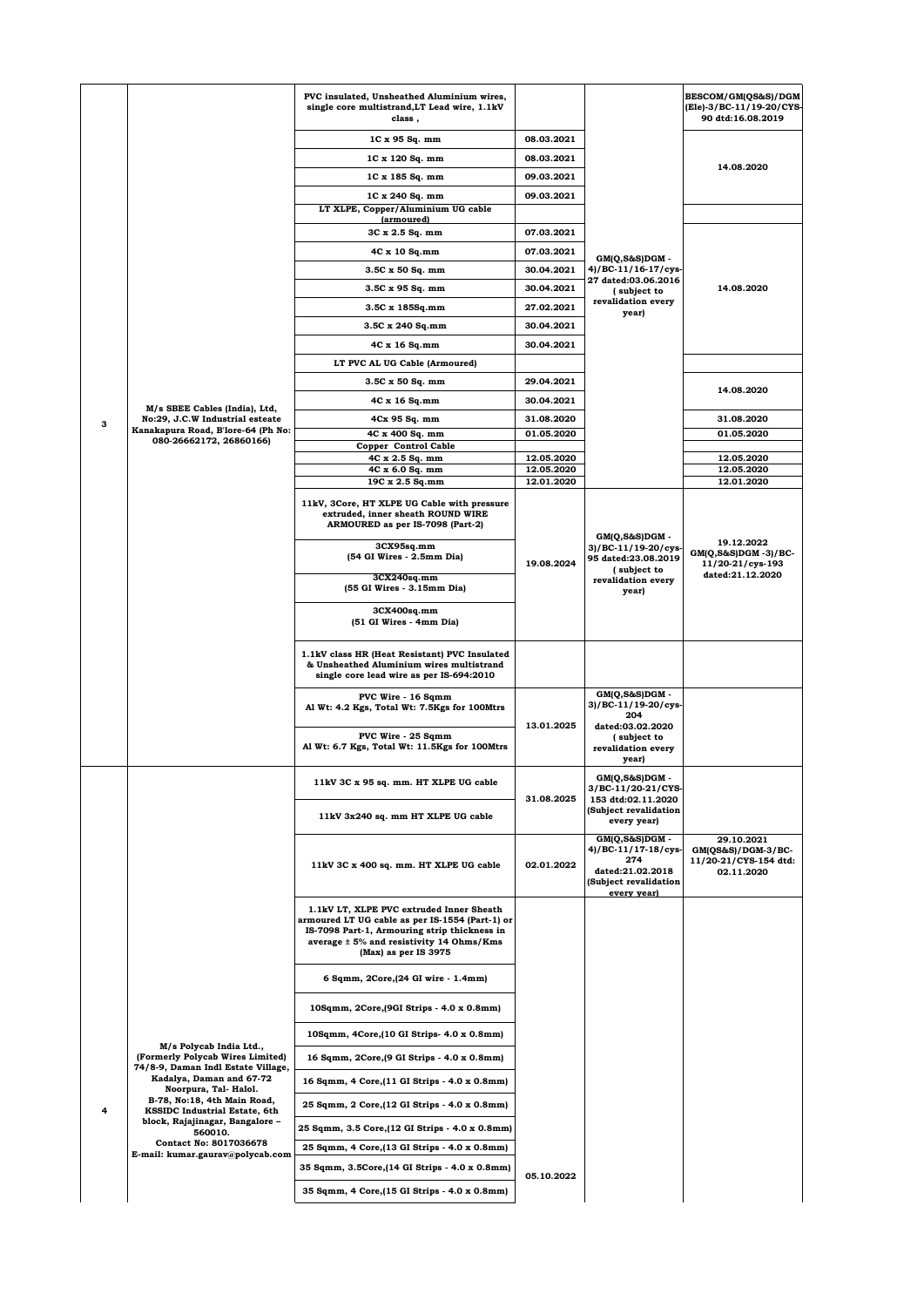|   |                                                                                                                                                                          | 50 Sqmm, 3.5 Core, (16 GI Strips - 4.0 x 0.8mm)                                                                                                                                           |            |                                                                                                           |                                                                       |
|---|--------------------------------------------------------------------------------------------------------------------------------------------------------------------------|-------------------------------------------------------------------------------------------------------------------------------------------------------------------------------------------|------------|-----------------------------------------------------------------------------------------------------------|-----------------------------------------------------------------------|
|   |                                                                                                                                                                          | 50 Sqmm, 4 Core, (17 GI Strips - 4.0 x 0.8mm)                                                                                                                                             |            |                                                                                                           |                                                                       |
|   |                                                                                                                                                                          | 70 Sqmm, 3.5 Core, (18 GI Strips - 4.0 x 0.8mm)                                                                                                                                           |            |                                                                                                           |                                                                       |
|   |                                                                                                                                                                          | 95 Sqmm, 3.5 Core, (21 GI Strips - 4.0 x 0.8mm)                                                                                                                                           |            |                                                                                                           |                                                                       |
|   |                                                                                                                                                                          | 120 Sqmm, 3.5Core, (23 GI Strips- 4.0 x 0.8mm)                                                                                                                                            |            |                                                                                                           |                                                                       |
|   |                                                                                                                                                                          | 150 Sqmm, 3.5 Core, (25 GI Strips-4.0 x<br>0.8mm                                                                                                                                          |            |                                                                                                           |                                                                       |
|   |                                                                                                                                                                          | 185 Sqmm, 3.5Core, (28 GI Strips - 4.0 x<br>0.8mm                                                                                                                                         |            |                                                                                                           |                                                                       |
|   |                                                                                                                                                                          | 240Sqmm, 3.5 Core, (30 GI Strips - 4.0 x<br>0.8mm                                                                                                                                         |            |                                                                                                           |                                                                       |
|   |                                                                                                                                                                          | 300 Sqmm, 3.5 Core, [32 GI Strips - 4.0 x<br>0.8mm                                                                                                                                        |            |                                                                                                           |                                                                       |
|   |                                                                                                                                                                          | 400 Sqmm, 3.5 Core, (39 GI Strips - 4.0 x<br>0.8mm                                                                                                                                        |            |                                                                                                           |                                                                       |
|   | M/s Gloster Cables Limited, Sy No:                                                                                                                                       | 11kV 3C x 240 sq.mm HT XLPE UG Cable                                                                                                                                                      | 04.04.2022 | GM(Q,S&S)DGM -<br>$4)/BC-11/17-18$<br>$/cys-26$<br>dated:12.05.2017                                       | 04.04.2021<br>GM(QS&S)/DGM-3/BC-<br>11/20-21/CYS-78                   |
| 5 | 310/E, NH-7, Kallakal Village,<br>Toopran Mandal, Dist., Medak (A.P)-<br>502334                                                                                          | 11kV 3C x 400 sq.mm HT XLPE UG Cable                                                                                                                                                      |            | (Subject revalidation<br>every year)                                                                      | dtd:14.08.2020                                                        |
|   | (Ph No: 91 8454250511/12,<br>250769/71)<br>(E-mail:info@glostercable.com)                                                                                                | 11kV 3C x 95 sq.mm HT XLPE UG Cable                                                                                                                                                       | 20.06.2021 | GM(Q,S&S)DGM -<br>4)/BC-11/17-18<br>$/cys-133$<br>dated:16.09.2017<br>(Subject revalidation<br>every year | 20.06.2021<br>GM(QS&S)/DGM-3/BC-<br>11/20-21/CYS-78<br>dtd:14.08.2020 |
|   |                                                                                                                                                                          | 11kV 3x95 sq. mm XLPE UG cable                                                                                                                                                            | 17.03.2022 | GM(Q,S&S)DGM -<br>4)/BC-11/17-18<br>$/cys-28$                                                             |                                                                       |
|   |                                                                                                                                                                          | 11kV 3x 240 sq. mm XLPE UG cable                                                                                                                                                          | 23.01.2022 | dated:17.05.2017<br>(Subject revalidation<br>every year)                                                  |                                                                       |
|   |                                                                                                                                                                          | LT XLPE AB cable of size $3C \times 35 + 25$ sq mm(<br><b>Isulated Messenger)</b>                                                                                                         | 28.01.2021 | GM(QS&S)/DGM-<br>4/BC-11/17-18/CYS-<br>51 dtd:05.06.2017<br>(Subject to<br>revalidation every<br>year)    |                                                                       |
|   |                                                                                                                                                                          | Armoured LT UG Cable 1.1kV class                                                                                                                                                          |            |                                                                                                           | Ravalidated vide cys-70                                               |
|   |                                                                                                                                                                          | 3.5x 400sq mm                                                                                                                                                                             | 29.04.2019 |                                                                                                           | dated: 18.07.2019                                                     |
|   |                                                                                                                                                                          | 3.5x25sq mm                                                                                                                                                                               | 20.07.2022 | GM(Q,S&S)DGM -<br>$4)/BC-11/17-18$                                                                        |                                                                       |
|   |                                                                                                                                                                          | $4x25sq$ mm                                                                                                                                                                               | 28.04.2019 | cys-140<br>dated:21.09.2017<br>(Subject revalidation                                                      |                                                                       |
|   |                                                                                                                                                                          | $4x16$ sqmm                                                                                                                                                                               | 20.12.2021 | every year                                                                                                |                                                                       |
|   |                                                                                                                                                                          | 11kV HT XLPE UG Cable                                                                                                                                                                     |            |                                                                                                           |                                                                       |
|   |                                                                                                                                                                          | 3x400sq mm                                                                                                                                                                                | 08.07.2019 |                                                                                                           |                                                                       |
| 6 | M/s Havells India Ltd., 5 <sup>th</sup> Floor,<br>The estate, #121-Dickenson road,<br>Bangalore-560 042 ( Factory unit:<br>A-461/462 & SP-215, MIA, Alwar,<br>Rajasthan) | 1.1kV LT, XLPE, PVC exutruted Inner Seath<br>armoured UG LT cable as per IS-7098-part 1,<br>Armouring strip thickness in average ± 5% and<br>resistivity 14 Ohms/Kms (Max) as per IS 3975 |            |                                                                                                           |                                                                       |
|   |                                                                                                                                                                          | 2C x 10 sq mm<br>(9 GI Strips - 4.0 x 0.8mm)                                                                                                                                              | 20.12.2021 |                                                                                                           |                                                                       |
|   |                                                                                                                                                                          | $4C \times 10$ sq mm<br>(10 GI Strips - 4.0 x 0.8mm)                                                                                                                                      | 10.01.2024 |                                                                                                           |                                                                       |
|   |                                                                                                                                                                          | 3.5C x 35 sq mm<br>(14 GI Strips - 4.0 x 0.8mm)                                                                                                                                           | 31.01.2024 |                                                                                                           |                                                                       |
|   |                                                                                                                                                                          | 4C x 50 sq mm<br>(17 GI Strips - 4.0 x 0.8mm)                                                                                                                                             | 20.12.2021 | $GM(Q, S&S)DGM -$<br>3)/BC-11/18-19/cys-                                                                  |                                                                       |
|   |                                                                                                                                                                          | 3.5C x 95 sq mm<br>(21 GI Strips - 4.0 x 0.8mm)                                                                                                                                           | 10.01.2024 | 69<br>dated:18.07.2019<br>Subject revalidation                                                            |                                                                       |
|   |                                                                                                                                                                          | 3.5C x 150 sq mm<br>(25 GI Strips - 4.0 x 0.8mm)                                                                                                                                          | 29.01.2024 | every year)                                                                                               |                                                                       |
|   |                                                                                                                                                                          | 3.5C x185 sq mm<br>(28 GI Strips - 4.0 x 0.8mm)                                                                                                                                           | 11.01.2024 |                                                                                                           |                                                                       |
|   |                                                                                                                                                                          | 3.5C x 240 sq mm<br>(30 GI Strips - 4.0 x 0.8mm)                                                                                                                                          | 10.01.2024 |                                                                                                           |                                                                       |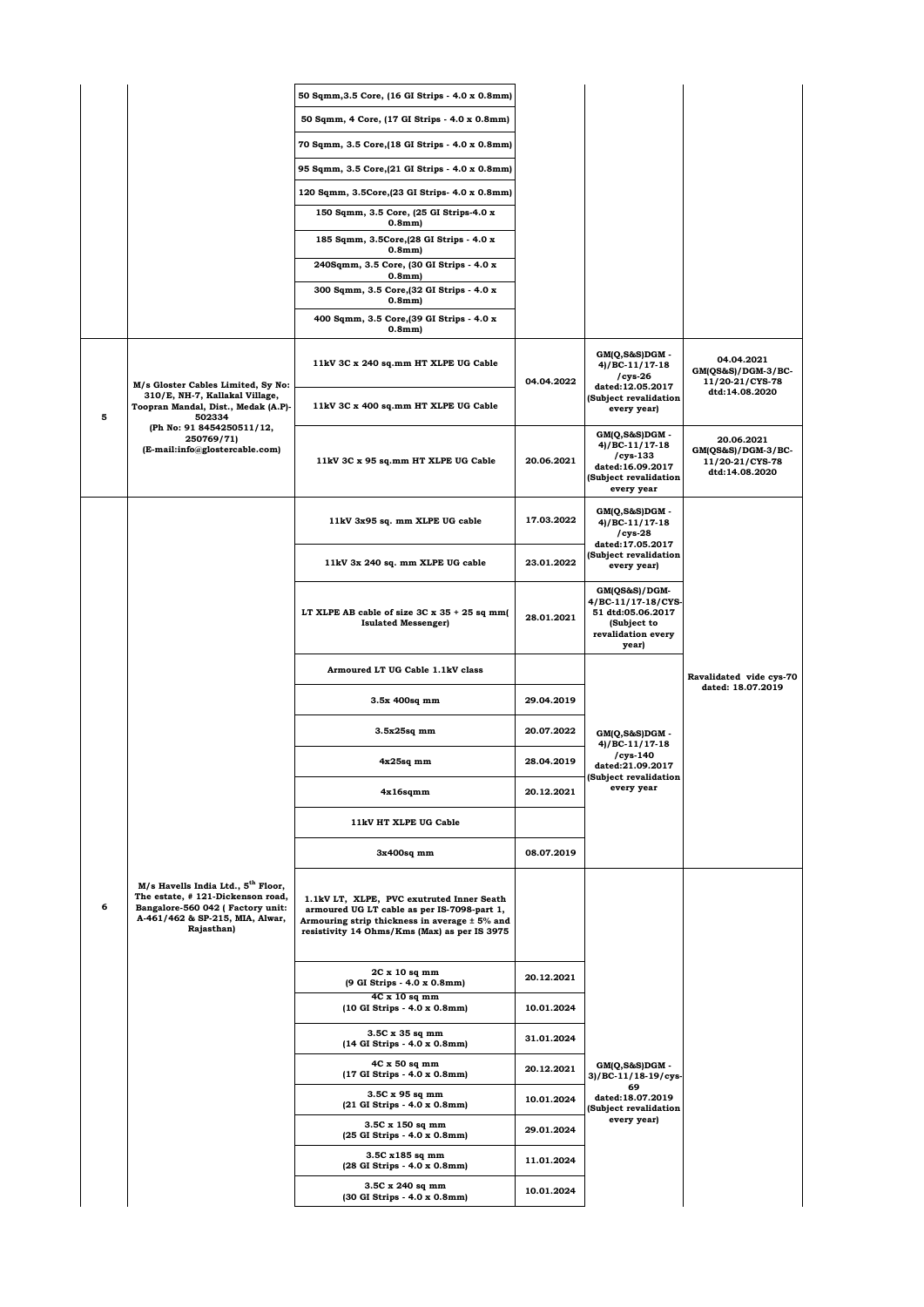|             |                                                                                                                                                                                                                                                                     | 11kV, 3 Core, HTUG Cable pressure extruded,<br>inner sheath ROUND WIRE ARMOURED as per<br>IS-7098 (Part-2)                                                                            |            |                                                                                                             |                                                                       |
|-------------|---------------------------------------------------------------------------------------------------------------------------------------------------------------------------------------------------------------------------------------------------------------------|---------------------------------------------------------------------------------------------------------------------------------------------------------------------------------------|------------|-------------------------------------------------------------------------------------------------------------|-----------------------------------------------------------------------|
|             |                                                                                                                                                                                                                                                                     | 3C x 400 Sq mm,<br>(51 GI Wires - 4mm Dia)                                                                                                                                            | 12.07.2024 |                                                                                                             |                                                                       |
|             |                                                                                                                                                                                                                                                                     | 11kV, 3 x 95 sq. mm HT XLPE UG cable                                                                                                                                                  |            | GM(Q,S&S)DGM -<br>$4)/BC-11/17-18$                                                                          |                                                                       |
| $\mathbf 7$ | M/s Dynamic Cables Ltd., H-581-A-<br>592-A, Road No:6. VKI Area, Jaipur -<br>302013                                                                                                                                                                                 | 11kV, 3 x 240 sq. mm HT XLPE UG cable                                                                                                                                                 | 12.09.2022 | $/cys-163$<br>dated:07.10.2017<br>(Subject revalidation                                                     | GM(QS&S)/DGM(El)-3/BC-<br>11/20-21/CYS-163<br>dtd:09.11.2020          |
|             |                                                                                                                                                                                                                                                                     | 11kV, 3 x 400 sq. mm HT XLPE UG cable                                                                                                                                                 |            | every year                                                                                                  |                                                                       |
|             |                                                                                                                                                                                                                                                                     | Armoured LT UG Cable 1.1class                                                                                                                                                         |            |                                                                                                             |                                                                       |
|             |                                                                                                                                                                                                                                                                     | 4C x 16sq mm                                                                                                                                                                          | 30.06.2022 |                                                                                                             |                                                                       |
|             |                                                                                                                                                                                                                                                                     | 3.5C x 95sq mm                                                                                                                                                                        |            |                                                                                                             |                                                                       |
|             |                                                                                                                                                                                                                                                                     | 3.5C x 240sq mm                                                                                                                                                                       |            |                                                                                                             |                                                                       |
|             | M/s Insucon cables & Cond(P) Ltd.,                                                                                                                                                                                                                                  | 3.5C x 400sq mm                                                                                                                                                                       |            | $GM(Q, S\&S)DGM$ -                                                                                          |                                                                       |
|             | # 314-A, 3rd Floor, City centre,                                                                                                                                                                                                                                    | 4C x 25sq mm                                                                                                                                                                          |            | $4)/BC-11/17-18$                                                                                            | 30.06.2022                                                            |
| 8           | Sansar chandra Road, Jaipur-<br>302001, Raj(Factory Unit: Road<br>No:5A, F-61-63, Bindayaka<br><b>Industrial Area, Jaipur-12)</b>                                                                                                                                   | PVC Insulatec & Unsheathed Aluminium Wires,<br>Single Core Multistrand 1.1kV class                                                                                                    |            | $/cys-72$<br>dated:11.07.2017<br>(Subject revalidation<br>every year                                        | GM(QS&S)/DGM-3/BC-<br>11/20-21/CYS-169<br>dtd:12.11.2020              |
|             |                                                                                                                                                                                                                                                                     | $1C x 16$ sqmm                                                                                                                                                                        |            |                                                                                                             |                                                                       |
|             |                                                                                                                                                                                                                                                                     | $1C \times 50$ sqmm                                                                                                                                                                   | 30.06.2022 |                                                                                                             |                                                                       |
|             |                                                                                                                                                                                                                                                                     | 1C x 95 sqmm                                                                                                                                                                          |            |                                                                                                             |                                                                       |
|             |                                                                                                                                                                                                                                                                     | 1C x120 sqmm                                                                                                                                                                          |            |                                                                                                             |                                                                       |
|             |                                                                                                                                                                                                                                                                     | 1C x 150 sqmm                                                                                                                                                                         |            |                                                                                                             |                                                                       |
|             |                                                                                                                                                                                                                                                                     | 1C x 185 sqmm                                                                                                                                                                         |            |                                                                                                             |                                                                       |
|             | M/s GEMSCAB INDUSTRIES LTD.,                                                                                                                                                                                                                                        | 1C x 240 sqmm                                                                                                                                                                         |            | <del>GMIQ,S&amp;SJDGM</del> -                                                                               |                                                                       |
|             | No: 40, Rajasthani Udyog Nagar,<br>G.T Karnal Road, Delhi-110 033<br>(Factory unit: SP-4-868, RIICO<br>Industrial area, Pathredi (Bhiwadi),<br>P.O Tapukara, Dist, Alwar,<br>9<br>Rajasthan)<br>Contact No: 7230085142,<br>7230085143<br>E-mail:bhiwadi@gemscab.com | 11kV 3C x 95 sq.mm HT XLPE UG Cable                                                                                                                                                   | 12.05.2021 | 3)/BC-11/18-19/cys-<br>159<br>dated:15.07.2016                                                              | 12.05.2021<br>GM(QS&S)/DGM-3/BC-<br>11/20-21/CYS-42                   |
|             |                                                                                                                                                                                                                                                                     | 11kV 3C x 240 sq.mm HT XLPE UG Cable                                                                                                                                                  | 10.05.2021 | (Subject revalidation<br>every year)                                                                        | dtd:18.06.2020                                                        |
|             |                                                                                                                                                                                                                                                                     | 11kV 3CX400sq.mm, HT XLPE UG cable                                                                                                                                                    | 18.01.2024 | $GM(Q, S&S)DGM -$<br>3)/BC-11/18-19/cys-<br>212<br>dated:12.03.2019<br>(Subject revalidation<br>every year) | 16.06.2021<br>GM(QS&S)/DGM-3/BC-<br>11/20-21/CYS-42<br>dtd:18.06.2020 |
|             |                                                                                                                                                                                                                                                                     | 1.1kV Class HR (Heat Resistant) PVC Insulated,<br>Copper Control cables as per IS-554 (Part-1)                                                                                        |            |                                                                                                             |                                                                       |
|             |                                                                                                                                                                                                                                                                     | 2 Core, 2.5 Sq mm<br>$(18$ No GI Wires $(1.4mm)$                                                                                                                                      |            |                                                                                                             |                                                                       |
|             |                                                                                                                                                                                                                                                                     | 4 Core, 2.5 Sq mm, (21 No GI Wires (1.4mm))                                                                                                                                           |            |                                                                                                             |                                                                       |
|             | M/s Vishal cables Pvt Ltd.,<br>No:56, Gr. Floor, Ashoka Shopping                                                                                                                                                                                                    | 19 Core, 2.5 Sq mm, (36 No GI Wires (1.6mm))                                                                                                                                          | 22.04.2024 |                                                                                                             |                                                                       |
|             |                                                                                                                                                                                                                                                                     | 2 Core, 6 Sq mm, (24 No GI Wires (1.4mm))                                                                                                                                             |            |                                                                                                             |                                                                       |
| 10          | Centre, G.T. Hospital Complex, L.T.<br>Road, Mumbai - 400001<br><b>Factory Unit:</b>                                                                                                                                                                                | 4 Core, 16 Sq mm, (30 No GI Wires (1.6mm))                                                                                                                                            |            | $GM(Q, S\&S)DGM - 3)/$<br>BC-11/19-20/cys-64                                                                |                                                                       |
|             | Plot No: E-41, Addl. Ambernath<br>MIDC, Anandnagar, Ambernath East<br>- 421506, Thane, Maharashtra<br>Contact No: 0251-2620077<br>(E-mail: vishalcables@gmail.com)                                                                                                  | 1.1kV LT, XLPE, PVC extruded Inner Sheath<br>armoured UG LT cable as IS-7098-part 1,<br>Armouring strip thickness in average ± 5% and<br>resistivity 14 Ohms/Kms (Max) as per IS 3975 |            | dated:11.07.2019<br>(Subject revalidation<br>every year)                                                    |                                                                       |
|             |                                                                                                                                                                                                                                                                     | 2C x 6 Sq mm, (24 GI wire - 1.4mm)                                                                                                                                                    | 22.04.2024 |                                                                                                             |                                                                       |
|             |                                                                                                                                                                                                                                                                     | 4C x 16 Sq mm,<br>(11 GI Strips - 4.0 x 0.8mm)                                                                                                                                        |            |                                                                                                             |                                                                       |
|             |                                                                                                                                                                                                                                                                     | 3.5C x 95 Sq mm,<br>(21 GI Strips - 4.0 x 0.8mm)                                                                                                                                      |            |                                                                                                             |                                                                       |
|             |                                                                                                                                                                                                                                                                     | 3.5C x 400 Sq mm,<br>(39 GI Strips - 4.0 x 0.8mm)                                                                                                                                     |            |                                                                                                             |                                                                       |
|             |                                                                                                                                                                                                                                                                     |                                                                                                                                                                                       |            |                                                                                                             |                                                                       |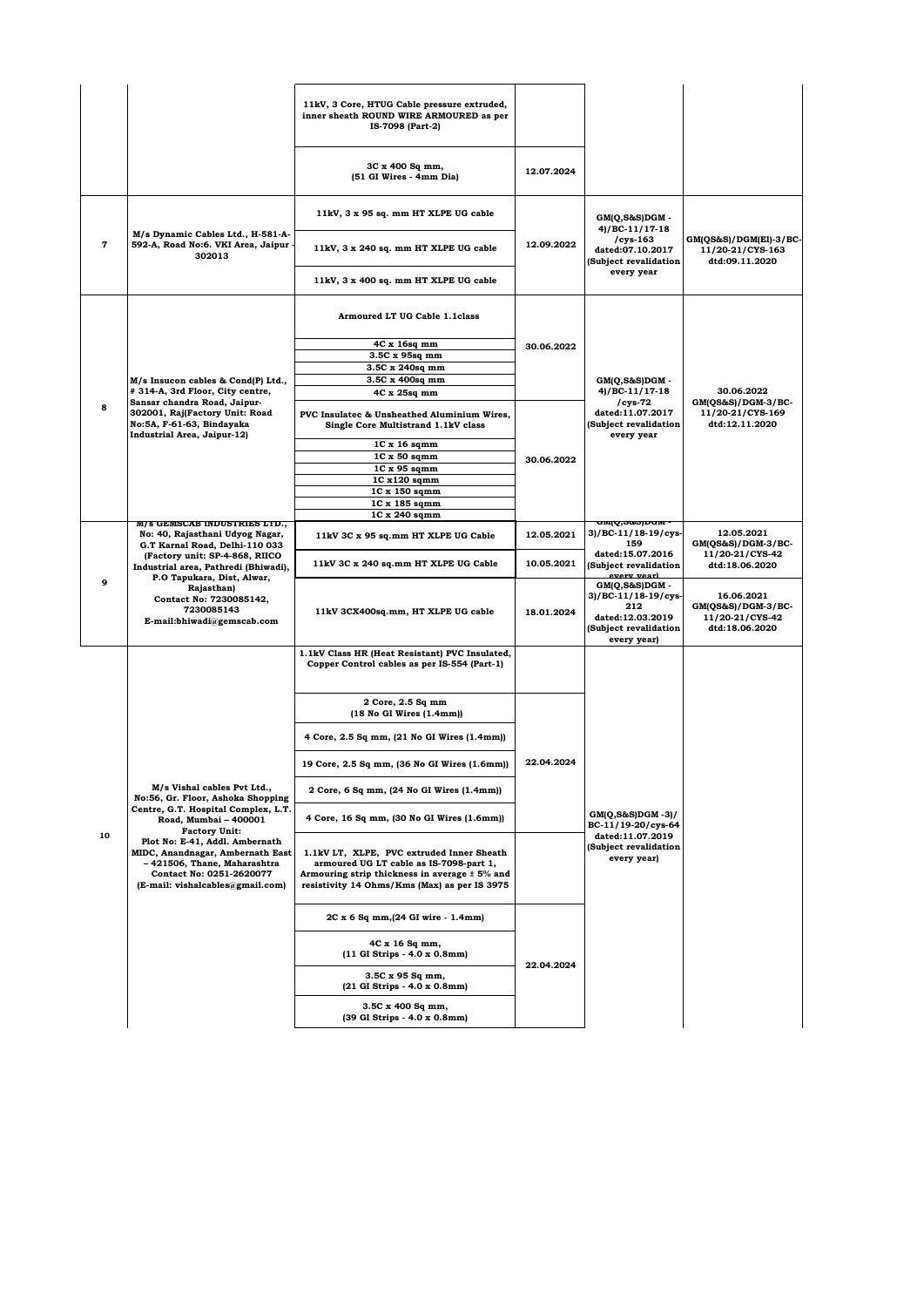|         |                                                                                                                                                                                               | 11kV, 3Core, HT XLPE UG Cable with pressure<br>extruded, inner sheath ROUND WIRE<br>ARMOURED as per IS-7098 (Part-2) |                             |                                                           |                                                        |
|---------|-----------------------------------------------------------------------------------------------------------------------------------------------------------------------------------------------|----------------------------------------------------------------------------------------------------------------------|-----------------------------|-----------------------------------------------------------|--------------------------------------------------------|
| 11      | M/s Torrent Cables Limited,<br>Yoginagar, Mission Road, Nadiad -<br>387002 Changed the Company<br>name to :M/s Torrent Power<br>Limited, Yoginagar, Mission Road,<br>Nadiad - 387002, Gujarat | $3X120$ sqmm<br>(57 GI Wires - 2.5mm Dia)                                                                            | 26.12.2019                  | GM(QS&S)/DGM-<br>3/BC-11/19-20/CYS-<br>116 dtd:18.09.2019 |                                                        |
|         |                                                                                                                                                                                               | 3CX240sqmm<br>(55 GI Wires - 3.15mm Dia)                                                                             | 05.10.2022                  |                                                           |                                                        |
|         |                                                                                                                                                                                               | 3CX400sq.mm<br>(51 GI Wires - 4mm Dia)                                                                               | 20.05.2024                  |                                                           |                                                        |
|         |                                                                                                                                                                                               | HT XLPE UG Cable                                                                                                     |                             |                                                           |                                                        |
|         |                                                                                                                                                                                               | $3x95sq$ mm                                                                                                          | 12.04.2022<br>10.04.2022    |                                                           |                                                        |
|         | M/s Gupta Power Infrastructure Ltd, EN                                                                                                                                                        | $3x240sq$ mm<br>$3x400sq$ mm                                                                                         | 18.04.2022                  |                                                           | 13.12.2020                                             |
|         | 62, sector V, 7th Floor, Salt Lake City,                                                                                                                                                      | LT XLPE UG Cable                                                                                                     |                             |                                                           |                                                        |
| $12 \,$ | kolkatta - 700091.<br>(E-mail: infor@guptapower.com,                                                                                                                                          | 3.5x400sq mm XLPE LT UG cable,                                                                                       | 15.06.2021                  | GM(QS&S)/DGM-3/BC-<br>11/17-18/CYS-90                     | $GM(QS&S)/DGM-3/BC-$<br>11/19-20/CYS-169               |
|         | rhino@guptapower.com)                                                                                                                                                                         | 3.5x240sq mm XLPE LT UG cable,                                                                                       | 15.06.2021                  | dtd:05.08.2017                                            | dtd:16.12.2019                                         |
|         |                                                                                                                                                                                               | 3.5x185sq mm, XLPE LT UG cable,                                                                                      | 19.07.2021<br>15.06.2021    |                                                           |                                                        |
|         |                                                                                                                                                                                               | 3.5x95sq mm, XLPE LT UG cable<br>4x16sq mm, XLPE LT UG cable                                                         | 19.07.2021                  |                                                           |                                                        |
|         |                                                                                                                                                                                               | 4x10sq mm, XLPE LT UG cable                                                                                          | 19.07.2021                  |                                                           |                                                        |
|         |                                                                                                                                                                                               | HT XLPE UG Cable                                                                                                     |                             |                                                           |                                                        |
|         |                                                                                                                                                                                               | $3x400sq$ mm                                                                                                         | 10.07.2022                  |                                                           |                                                        |
|         |                                                                                                                                                                                               | Armoured XLPE insulated LT UG Cable 1.1kV Class                                                                      |                             |                                                           |                                                        |
|         |                                                                                                                                                                                               | 10 Sqmm, 4 Core                                                                                                      | 29.12.2021                  |                                                           |                                                        |
|         |                                                                                                                                                                                               | 16 Sqmm, 2 Core                                                                                                      | 17.08.2022<br>28.12.2021    |                                                           |                                                        |
|         |                                                                                                                                                                                               | 16 Sqmm, 4 Core<br>25 Sqmm, 4 Core                                                                                   | 03.01.2022                  |                                                           |                                                        |
|         |                                                                                                                                                                                               | 35 Sqmm, 3.5 Core                                                                                                    |                             | GM(QS&S)/DGM-3/BC-                                        | 18.01.2021                                             |
|         |                                                                                                                                                                                               | 50 Sqmm, 3.5 Core                                                                                                    |                             | 11/17-18/CYS-137                                          | GM(QS&S)/DGM-3/BC-<br>11/19-20/CYS-196                 |
|         |                                                                                                                                                                                               | 70 Sqmm, 3.5 Core                                                                                                    |                             | dtd:20.09.2017                                            | dtd:18.01.2020                                         |
|         |                                                                                                                                                                                               | 95 Sqmm, 3.5 Core                                                                                                    | 17.08.2022                  |                                                           |                                                        |
|         |                                                                                                                                                                                               | 150 Sqmm, 3.5 Core                                                                                                   |                             |                                                           |                                                        |
|         | M/s KEI Industries Ltd, Okhla<br>industrial Area Phase-1, New Delhi                                                                                                                           | 185 Sqmm, 3.5 Core<br>240 Sqmm, 3.5 Core                                                                             |                             |                                                           |                                                        |
| 13      | Factory Unit: SP-919/920/922, RIICI                                                                                                                                                           | 300 Sqmm, 3.5 Core                                                                                                   | 22.06.2022                  |                                                           |                                                        |
|         | Industrial Area, Ph:III, Bhiwadi Distt.<br>Alwar-3010109                                                                                                                                      | 400 Sqmm, 3.5 Core                                                                                                   | 18.07.2022                  |                                                           |                                                        |
|         |                                                                                                                                                                                               | 11kV, 3 Core, HTUG Cable for insulations<br>High quality clean XLPE compound shall be used                           |                             |                                                           |                                                        |
|         |                                                                                                                                                                                               | (Free from microvoids, Moisture                                                                                      |                             |                                                           |                                                        |
|         |                                                                                                                                                                                               | content, ambers and contaminations) with                                                                             |                             |                                                           |                                                        |
|         |                                                                                                                                                                                               | pressure extruded, inner sheath ROUND<br>WIRE ARMOURED as per IS-7098 (Part-2)                                       |                             |                                                           |                                                        |
|         |                                                                                                                                                                                               | Armouring wires dia in average ± 2.5% and<br>resistivity 14.0 Ohms/KM (Max) as per IS-3975                           |                             |                                                           |                                                        |
|         |                                                                                                                                                                                               | 3 x 95 Sqmm,<br>(54 GI Wires - 2.5mm Dia)                                                                            | 29.06.2025<br>(Subject to   | GM(QS&S)/DGM-3/BC-<br>11/20-21/CYS-56                     |                                                        |
|         |                                                                                                                                                                                               | 3 x 240 Sqmm,<br>(55 GI Wires - 3.15mm Dia)                                                                          | revalidation<br>every year) | dtd:03.07.2020                                            |                                                        |
|         |                                                                                                                                                                                               | 11kV 3 x 240 sq.mm XLPE UG Cables                                                                                    | 30.10.2020                  | GM(QS&S)/DGM-3/BC-<br>11/16-17/CYS-18                     | 30.10.2020<br>$GM(QS&S)/DGM-3/BC-$<br>11/19-20/CYS-187 |
|         |                                                                                                                                                                                               | 11kV 3 x 400 sq.mm XLPE UG Cables                                                                                    |                             | dtd:28.04.2017                                            | dtd:01.01.2020                                         |
| 14      | M/s Finolex Cables Limited, 26/27.<br>Mumbai Pune Road, Pimpri, Pune-411<br>018                                                                                                               | 11kV, 3Core, HT XLPE UG Cable with pressure<br>extruded, inner sheath ROUND WIRE ARMOURED as<br>per IS-7098 (Part-2) | 27.11.2023<br>(Subject to   | GM(QS&S)/DGM-3/BC-                                        |                                                        |
|         |                                                                                                                                                                                               | 3CX95sq.mm<br>(54 GI Wires - 2.5mm Dia)                                                                              | revalidation<br>every year) | 11/19-20/CYS-188<br>dtd:01.01.2020                        |                                                        |
|         |                                                                                                                                                                                               | 11kV 3 x 95 sq.mm XLPE UG Cables                                                                                     |                             |                                                           |                                                        |
|         | M/s KEC International Limited(Cables<br>Division), Survey No:803, Village:                                                                                                                    | 11kV 3 x 240 sq.mm XLPE UG Cables                                                                                    | 03.01.2022                  | GM(QS&S)/DGM-4/BC-                                        | 23.12.2020<br>$GM(QS&S)/DGM-3/BC-$                     |
| 15      | Godampura Taluka - Salvi Dist,                                                                                                                                                                | 11kV 3 x 400 sq.mm XLPE UG Cables                                                                                    |                             | 11/18-19/CYS-27<br>dtd:28.05.2017                         | 11/19-20/CYS-190                                       |
|         | Vadodara - 391520.                                                                                                                                                                            | 4 x 240 sq.mm XLPE, LT UG Cable 1.1kV class                                                                          | 28.03.2021                  |                                                           | dtd:01.01.2020                                         |
|         |                                                                                                                                                                                               | 1.1kV LT, XLPE PVC extruded Inner Sheath<br>armoured LT UG cable as per IS-1554 (Part-1) or IS-                      |                             |                                                           |                                                        |
|         |                                                                                                                                                                                               | 7098 Part-1, Armouring strip thickness in average ±<br>5% and resistivity 14 Ohms/Kms (Max) as per IS                |                             |                                                           |                                                        |
|         |                                                                                                                                                                                               | 3975<br>10Sqmm, 4Core, (10 GI Strips- 4.0 x 0.8mm)                                                                   |                             |                                                           |                                                        |
|         |                                                                                                                                                                                               | 16 Sqmm, 4 Core, (11 GI Strips - 4.0 x 0.8mm)                                                                        |                             |                                                           |                                                        |
|         | M/s Fortune Art Wires & Cables Pvt                                                                                                                                                            | 25 Sqmm, 3.5 Core, (12 GI Strips - 4.0 x 0.8mm)                                                                      |                             |                                                           |                                                        |
|         |                                                                                                                                                                                               | 25 Sqmm, 4 Core, (13 GI Strips - 4.0 x 0.8mm)                                                                        | 21.11.2024                  |                                                           |                                                        |
|         | Ltd.,                                                                                                                                                                                         | 35 Sqmm, 3.5Core, (14 GI Strips - 4.0 x 0.8mm)                                                                       |                             | $GM(Q, S\&S)DGM -3)/$                                     |                                                        |
|         | Plot No: 215/A, phase - II, IDA,<br>Chelapally, Hyderabad - 500051.                                                                                                                           | 50 Sqmm, 3.5 Core, (16 GI Strips - 4.0 x 0.8mm)                                                                      |                             | BC-11/19-20/cys-205<br>dated:04.02.2020                   |                                                        |
| 16      | Ph No: 8374098833.                                                                                                                                                                            | 70 Sqmm, 3.5 Core, (18 GI Strips - 4.0 x 0.8mm)<br>95 Sqmm, 3.5 Core, (21 GI Strips - 4.0 x 0.8mm)                   |                             | (Subject revalidation                                     |                                                        |
|         | E-mail: smbasha@facables.com                                                                                                                                                                  | 120 Sqmm, 3.5Core, (23 GI Strips- 4.0 x 0.8mm)                                                                       |                             | every year)                                               |                                                        |
|         |                                                                                                                                                                                               | 150 Sqmm, 3.5 Core, (25 GI Strips-4.0 x 0.8mm)                                                                       |                             |                                                           |                                                        |
|         |                                                                                                                                                                                               | 185 Sqmm, 3.5Core, (28 GI Strips - 4.0 x 0.8mm)                                                                      |                             |                                                           |                                                        |
|         |                                                                                                                                                                                               | 300 Sqmm, 3.5 Core, (32 GI Strips- 4.0 x 0.8mm)<br>400 Sqmm, 3.5 Core, (39 GI Strips- 4.0 x 0.8mm)                   |                             |                                                           |                                                        |
|         |                                                                                                                                                                                               |                                                                                                                      |                             |                                                           |                                                        |
|         |                                                                                                                                                                                               | 1.1kV Class HR (Heat Resistant) PVC Insulated,<br>Copper Control cables as per IS-554 (Part-1)                       |                             |                                                           |                                                        |
|         |                                                                                                                                                                                               | 10Core, 2.5 Sqmm, 28 No GI Wires (1.6mm)                                                                             | 13.12.2023                  |                                                           |                                                        |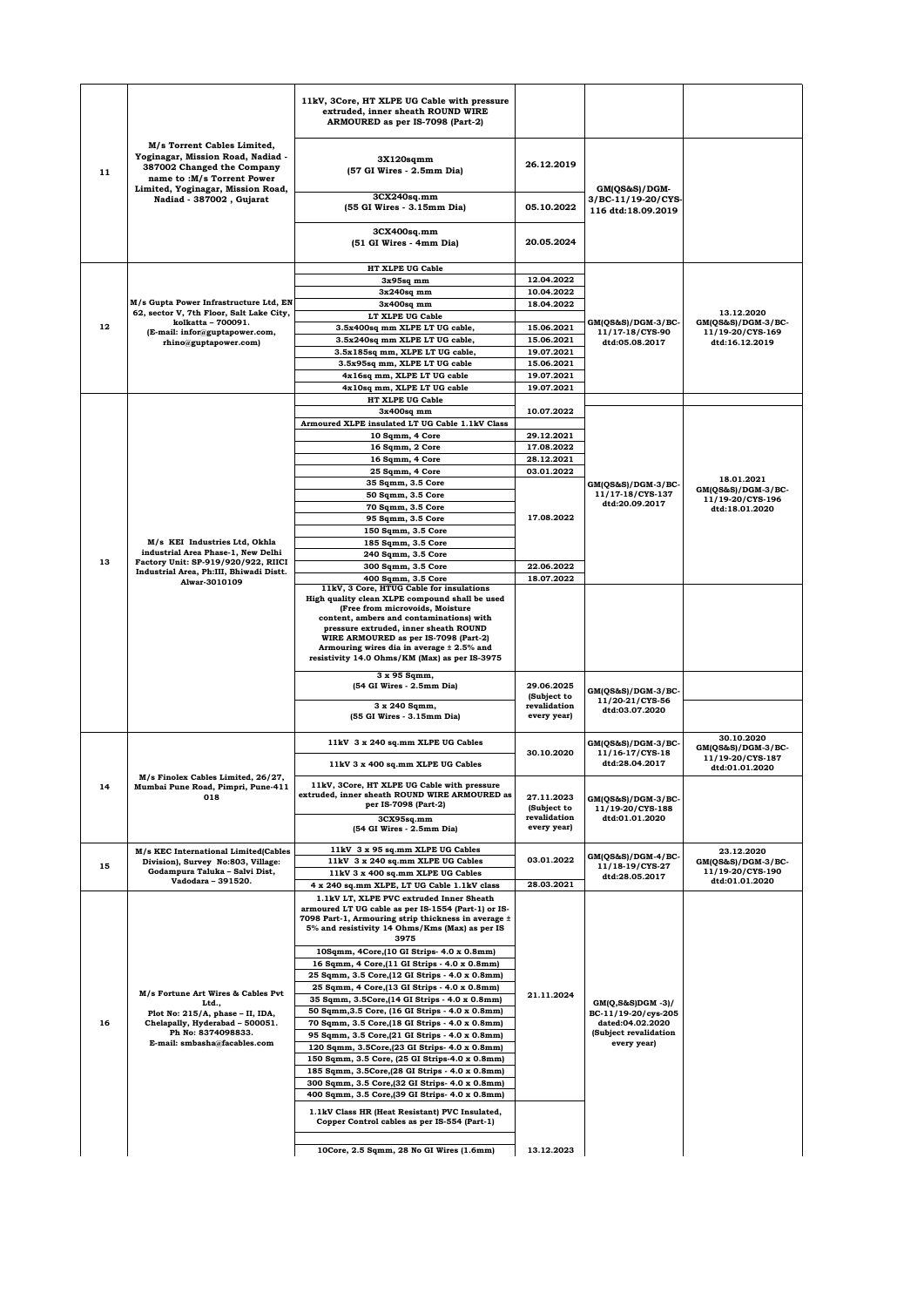|    |                                                                                                                                                                                                                                                                       | 11kV HT XLPE UG cable                                                                                                                   |            |                                                                                                        |                                                                             |
|----|-----------------------------------------------------------------------------------------------------------------------------------------------------------------------------------------------------------------------------------------------------------------------|-----------------------------------------------------------------------------------------------------------------------------------------|------------|--------------------------------------------------------------------------------------------------------|-----------------------------------------------------------------------------|
|    |                                                                                                                                                                                                                                                                       | (Round & Flat Armour)                                                                                                                   |            |                                                                                                        |                                                                             |
|    |                                                                                                                                                                                                                                                                       | 3C x 400sq mm                                                                                                                           | 09.08.2022 |                                                                                                        |                                                                             |
|    |                                                                                                                                                                                                                                                                       | 3C x 240sq mm                                                                                                                           | 22.11.2021 |                                                                                                        |                                                                             |
|    | M/s Laser power & Infra Pvt Ltd, 4A,                                                                                                                                                                                                                                  | 1.1kV LT XLPE UG Cable                                                                                                                  |            |                                                                                                        |                                                                             |
|    | Pollock street, 3rd floor, Kolkata-<br>700001<br>(Unit-1: Biprannapara, Jalan complex,                                                                                                                                                                                | 3.5C x 240sq mm                                                                                                                         | 14.09.2022 |                                                                                                        | 13.03.2021                                                                  |
| 17 |                                                                                                                                                                                                                                                                       | 3.5C x 95sq mm<br>4C x 16sq mm                                                                                                          | 16.11.2021 | GM(Q,S&S)DGM -3)/                                                                                      | GM(Q,S&S)DGM -3)/ BC-<br>11/19-20/cys-225                                   |
|    | P.S. Domjur, Hawrah-711411, Unit II:                                                                                                                                                                                                                                  | 4C x 10sq mm                                                                                                                            |            | BC-11/19-20/cys-205<br>dated:04.02.2020                                                                | dated:13.03.2020                                                            |
|    | NH-6, Poly Park, Dhulagori, Howrah-<br>711302)                                                                                                                                                                                                                        | 4C x 50sq mm                                                                                                                            |            | (Subject revalidation                                                                                  |                                                                             |
|    |                                                                                                                                                                                                                                                                       | 4C x 6sq mm                                                                                                                             |            | every year)                                                                                            |                                                                             |
|    |                                                                                                                                                                                                                                                                       | 4C x 25sq mm                                                                                                                            | 14.09.2022 |                                                                                                        |                                                                             |
|    |                                                                                                                                                                                                                                                                       | $3.5Cx150sq$ mm                                                                                                                         | 27.05.2020 |                                                                                                        | 27.05.2020                                                                  |
|    |                                                                                                                                                                                                                                                                       | <b>Copper Control Cables 1.1kV Class</b>                                                                                                |            |                                                                                                        |                                                                             |
|    |                                                                                                                                                                                                                                                                       | $4Cx2.5sq$ mm                                                                                                                           | 03.11.2020 |                                                                                                        | 03.11.2020                                                                  |
|    |                                                                                                                                                                                                                                                                       | 1.1kV LT. XLPE PVC extruded Inner Sheath                                                                                                |            |                                                                                                        |                                                                             |
|    | M/s LKB Engineering Private Limited.,<br>Registered Office: 204&205, Shivam                                                                                                                                                                                           | armoured LT UG cable as per IS-1554 (Part-1) or                                                                                         |            |                                                                                                        |                                                                             |
|    | House, Karmpura, Commercial<br>Complex, New Delhi-15                                                                                                                                                                                                                  | IS-7098 Part-1, Armouring strip thickness in                                                                                            |            | GM(Q,S&S)DGM -3)/                                                                                      |                                                                             |
| 18 |                                                                                                                                                                                                                                                                       | average ± 5% and resistivity 14 Ohms/Kms                                                                                                |            | BC-11/20-21/cys-49<br>dated:19.06.2020                                                                 |                                                                             |
|    | (Factory Unit: E-418 to E-421, Indutrial<br>Area Chopanki, Biwadi Distt.                                                                                                                                                                                              | (Max) as per IS 3975                                                                                                                    |            | (Subject revalidation                                                                                  |                                                                             |
|    | Alwar(Rajasthan)-301019.                                                                                                                                                                                                                                              | 300Sq mm, 3.5Core                                                                                                                       |            | every year)                                                                                            |                                                                             |
|    |                                                                                                                                                                                                                                                                       | (32GI Strips - 4.0 x 0.8mm)                                                                                                             | 05.07.2024 |                                                                                                        |                                                                             |
|    | м/s эгм гоwer оз тенесот гvt Ltu.,                                                                                                                                                                                                                                    |                                                                                                                                         |            |                                                                                                        |                                                                             |
| 19 | Regd Office : Plot NoA-28/1/12, Road<br>No.15, I.D.A., Nacharam, Hydrabad -<br>500076<br>(Factory Unit: Sy No.245 & 246,<br>Ramanthapur Village, Chegunta,<br><b>Yelsurthy Mandal)</b><br><b>Contact No:</b><br>91 40 29702652, 29702657<br>E-mail: info@spmcables.in | 6.35/11kV 3x95sq mm & 3x240sq mm HT<br><b>XLPE UG cable</b>                                                                             | 18.09.2025 | GM(Q,S&S)DGM -3)/<br>BC-11/20-21/cys-135<br>dated:08.10.2020<br>(Subject revalidation<br>every year)   |                                                                             |
|    | M/s Apar Industries limited, (Unit<br>Uniflex Cables) No: 301/306,<br>Panorama complex R.C Dutt road,                                                                                                                                                                 | 6.35/11kV HT XLPE UG Cable                                                                                                              |            | $GM(Q, S\&S)DGM -$<br>3)/BC-11/20-21/cys-                                                              |                                                                             |
| 20 | Vadodara 39000<br>(Factory Unit: Plot no: 158/163,<br>GIDC, Umergaon Dist, Valsad,<br>Gujrarat - 396171)<br>(Ph.No91(080)23443932/998604967<br>8 email-kr.sanjay@apar.com                                                                                             | 3x95 sq.mm, 3x240sq mm & 3x400sq mm,<br>11kV HT XLPE U.G. Cable                                                                         | 30.07.2025 | 140<br>dated:15.10.2020<br>(subject to<br>revalidation every<br>year)                                  |                                                                             |
|    |                                                                                                                                                                                                                                                                       | 1.1kV XLPE or Heat resistance PVC Insulated PVC<br>extruded inner sheath Armoured LT UG Cable                                           |            |                                                                                                        |                                                                             |
|    |                                                                                                                                                                                                                                                                       | $2C x 10$ sqmm                                                                                                                          |            |                                                                                                        |                                                                             |
|    |                                                                                                                                                                                                                                                                       | 4C x 10sq mm                                                                                                                            |            |                                                                                                        |                                                                             |
|    |                                                                                                                                                                                                                                                                       | 4C x 16sq mm                                                                                                                            |            |                                                                                                        |                                                                             |
|    |                                                                                                                                                                                                                                                                       | 4C x25sq mm                                                                                                                             |            |                                                                                                        |                                                                             |
|    |                                                                                                                                                                                                                                                                       | 4C x 50sq mm                                                                                                                            | 11.06.2025 |                                                                                                        |                                                                             |
|    |                                                                                                                                                                                                                                                                       | 4C x 95sq mm                                                                                                                            |            |                                                                                                        |                                                                             |
|    |                                                                                                                                                                                                                                                                       | 3.5C x 50sq mm                                                                                                                          |            |                                                                                                        |                                                                             |
|    |                                                                                                                                                                                                                                                                       | 3.5C x 70 sq mm<br>3.5C x 95 sq mm                                                                                                      |            |                                                                                                        |                                                                             |
|    | M/s Prime Cable Industries Pvt Ltd., E-<br>894, 895, D.S.I.I.D.C. Industrial Area,                                                                                                                                                                                    | 3.5C x 120 sq mm                                                                                                                        |            |                                                                                                        |                                                                             |
|    | Narela, Delhi - 110040                                                                                                                                                                                                                                                | 3.5C x 150sq mm                                                                                                                         |            | $GM(Q, S\&S)DGM -3)/$<br>BC-11/20-21/cys-142                                                           |                                                                             |
| 21 | Ph No:011-27318598,                                                                                                                                                                                                                                                   | 3.5C x 240sq mm                                                                                                                         |            | dated:17.10.2020<br>(Subject revalidation<br>every year)                                               |                                                                             |
|    | E-mail:info@primecabindia.com,<br>primecableindustries@gmail.com                                                                                                                                                                                                      | 1.1kV class Heat Resistant or PVC Insulated and<br><b>Unsheathed Aluminium Wires Multistrand Single</b><br><b>Core Lead Wires'</b>      |            |                                                                                                        |                                                                             |
|    |                                                                                                                                                                                                                                                                       | $1C x 16$ sqmm                                                                                                                          |            |                                                                                                        |                                                                             |
|    |                                                                                                                                                                                                                                                                       | 1C x 25 sqmm                                                                                                                            |            |                                                                                                        |                                                                             |
|    |                                                                                                                                                                                                                                                                       | 1C x 35 sqmm                                                                                                                            |            |                                                                                                        |                                                                             |
|    |                                                                                                                                                                                                                                                                       | 1C x50 sqmm                                                                                                                             |            |                                                                                                        |                                                                             |
|    |                                                                                                                                                                                                                                                                       | 1C x 70 sqmm<br>1C x 95 sqmm                                                                                                            | 30.11.2025 |                                                                                                        |                                                                             |
|    |                                                                                                                                                                                                                                                                       | 1C x 120 sqmm                                                                                                                           |            |                                                                                                        |                                                                             |
|    |                                                                                                                                                                                                                                                                       | 1C x 150 sqmm                                                                                                                           |            |                                                                                                        |                                                                             |
|    |                                                                                                                                                                                                                                                                       | 1C x 185 sqmm                                                                                                                           |            |                                                                                                        |                                                                             |
|    |                                                                                                                                                                                                                                                                       | 1C x 240 sqmm                                                                                                                           |            |                                                                                                        |                                                                             |
| 22 | M/s Shanti Insulated Cable Co., C/o.<br>Arihant Cable Corporation, No:B-24/1,                                                                                                                                                                                         | 2C x 4sq mm to 3.5C x 400sq mm PVC Insulated<br>and sheathed armour cable with Aluminium<br>conductor                                   | 12.03.2023 | GM(Q,S&S)DGM -4)/<br>BC-11/18-19/cys-06<br>dated:13.04.2018                                            | 12.03.2023<br>GM(Q,S&S)DGM -3)/ BC-<br>11/20-21/cys-201                     |
|    | JHILMIL Industrial Area, Shahdara,<br>Delhi - 110095 (Ph No:9311177331)                                                                                                                                                                                               | 2Cx 0.5sq mm to 4C x 185sq mm PVC insulated and<br>sheathed flexible cable of copper conductor                                          |            | (Subject revalidation<br>every year)                                                                   | dated:23.12.2020                                                            |
| 23 | M/s Keli Flex Cables, C/o. Arihant<br>Cable Corporation, No: A-34, 2nd Floor,<br>Jhimil, Indl. Area, Shadara, Delhi -<br>110095.                                                                                                                                      | 1C x 0.5sq mm to 1C x 400sq mm PVC<br>Insulated sheathed flexible cable with copper<br>conductor<br>2C x 0.5sq mm to 24C x 0.5sq mm PVC | 23.01.2023 | $GM(Q, S&S)DGM -4)/$<br>BC-11/18-19/cys-07<br>dated:13.04.2018<br>(Subject revalidation<br>every year) | 23.01.2023<br>GM(Q,S&S)DGM -3)/ BC-<br>11/20-21/cys-183<br>dated:09.12.2020 |
|    | M/s SPM Power & Telecom Pvt Ltd.,                                                                                                                                                                                                                                     | Insulated Unsheathed flexible cable with copper<br>conductor                                                                            |            |                                                                                                        |                                                                             |
|    | Regd Office: Plot No: A-28/1/12, Road<br>No.15, I.D.A., Nacharam, Hydrabad -<br>500076<br>(Factory Unit 1: Sy No.245 & 246,                                                                                                                                           | 11kV, 3Core, HT XLPE UG Cable with pressure<br>inner sheath ROUND<br>WIRE<br>extruded,<br>ARMOURED as per IS-7098 (Part-2)              |            |                                                                                                        |                                                                             |
|    | Ramanthapur Village, Chegunta,                                                                                                                                                                                                                                        | 3CX95sq.mm<br>(54 GI Wires - 2.5mm Dia)                                                                                                 |            |                                                                                                        |                                                                             |
|    | Yeldurthy Mandal-502255, Medan<br>Factory Unit 2: Plot No: 136/2, phase                                                                                                                                                                                               | 3CX240sq.mm                                                                                                                             |            |                                                                                                        |                                                                             |
| 24 | II, I.D.A., Cherlapally, Hyderabad -                                                                                                                                                                                                                                  | (55 GI Wires - 3.15mm Dia)                                                                                                              |            | GMIO S&SIDGM -31/                                                                                      |                                                                             |